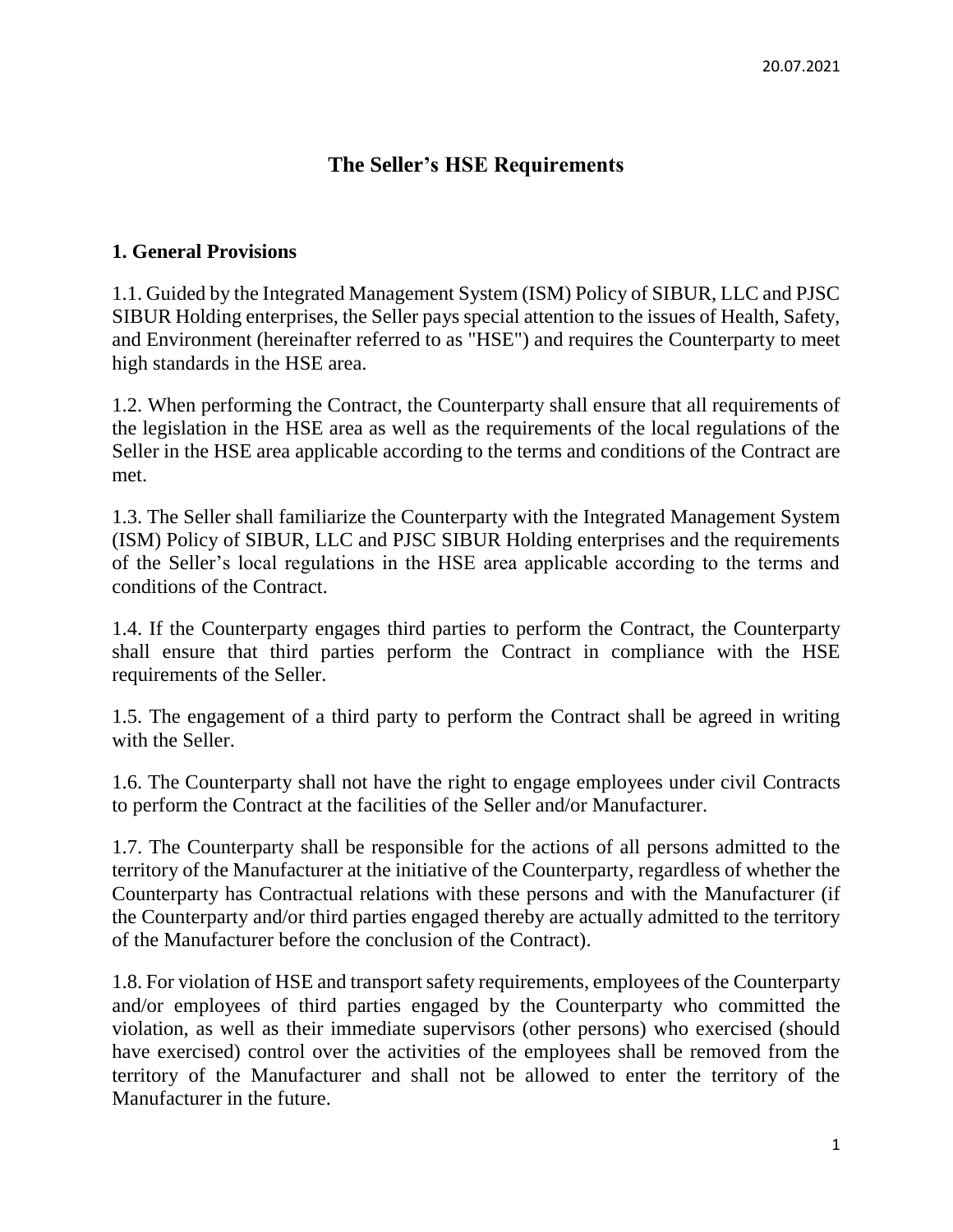### **2. Responsibility for ensuring safe environment and occupational health.**

2.1. The Counterparty shall bear full responsibility for non-observance by its employees and employees or representatives of third parties engaged thereby of the requirements of the legislation in the HSE area and local regulations of the Manufacturer in the HSE area applicable according to the terms and conditions of the Contract.

2.2. At the facilities of the Manufacturer transferred to the Counterparty under the Transfer Certificate, the Counterparty shall bear responsibility for ensuring safe environment and occupational health.

2.3. Employees of the Counterparty or third parties engaged thereby and admitted (as part of a team or under the direct control of an employee of the Counterparty or a third party appointed thereby according to the order) to work at height without the use of scaffolding, as well as to perform roofing and other works on the roofs of buildings shall have at least 1 year of working at height experience.

2.4. When performing the Contract in the territory of the Manufacturer, the Counterparty shall ensure the presence of the required number of qualified safety specialists at the work sites at the rate of 1 (one) specialist for a certain number of employees of the Counterparty and third parties engaged thereby during the entire period of the performance of works (who shall simultaneously be present during the production/performance of works in the territory of the Manufacturer), namely:

- for the number of up to 10 employees of the Counterparty and third parties engaged thereby (who are simultaneously present during the production/performance of works in the territory of the Manufacturer) — the Counterparty shall provide at least one qualified safety specialist or assign the duties of safety specialists to the representative of the Counterparty who manages works in the territory of the Manufacturer, provided that this representative shall not at the same time be responsible for carrying out hazardous works during the performance period;

- for the number from 11 to 50 employees of the Counterparty and third parties engaged thereby (who are simultaneously present during the production/performance of works in the territory of the Manufacturer) — the Counterparty shall provide at least one qualified safety specialist;

- starting from 51 employees of the Counterparty and third parties engaged thereby (who are simultaneously present during the production/performance of works in the territory of the Manufacturer) — the Counterparty shall provide one qualified safety specialist at the rate of 1 (one) safety specialist for no more than 50 (fifty) employees. The Counterparty shall have the right to decide on the reduction of the number of qualified safety specialists to 1 (one) safety specialist for no more than 75 (seventy-five) of its employees and employees of third parties engaged thereby (who are simultaneously present during the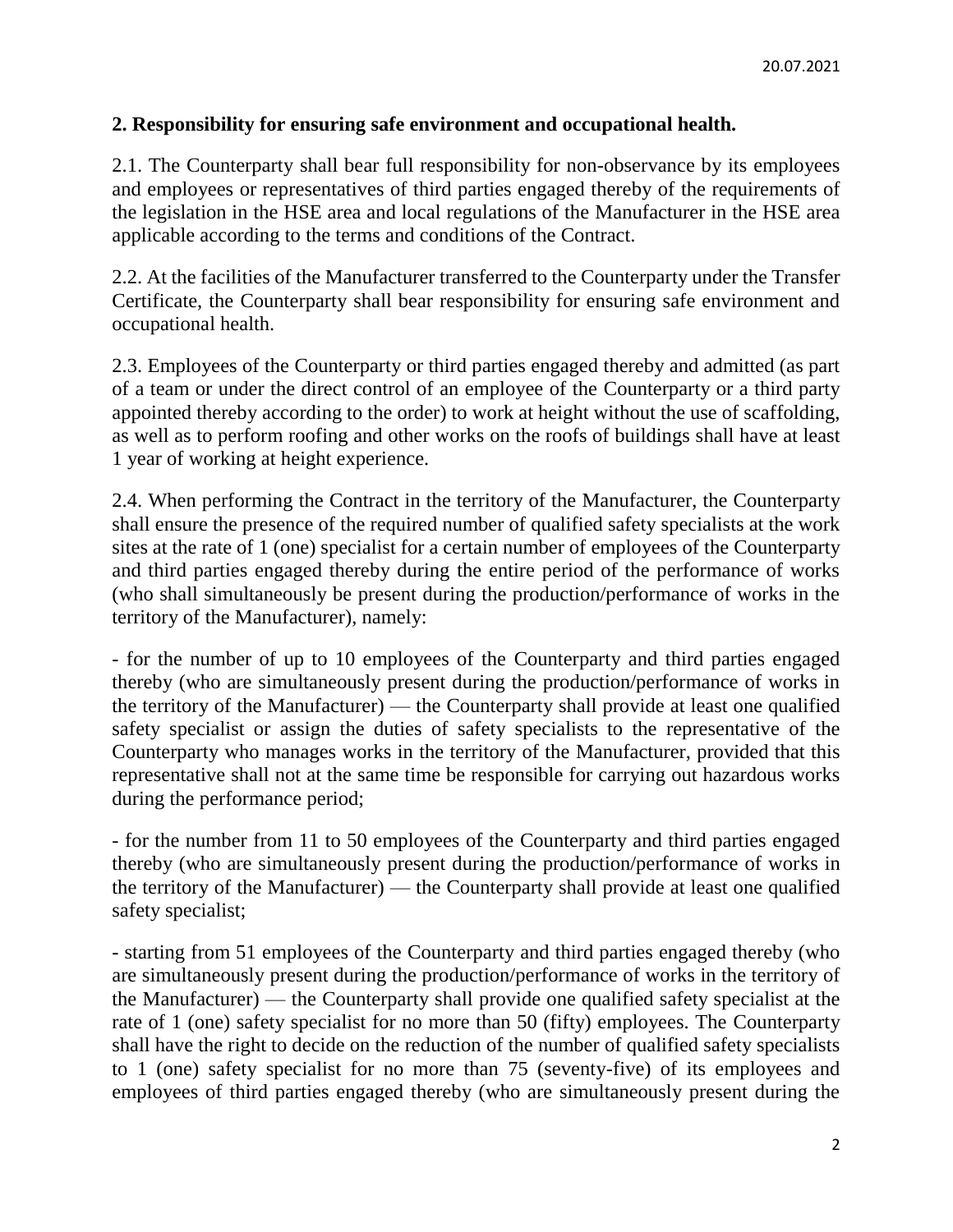production/performance of works in the territory of the Manufacturer). Exercising the specified right to reduce the number of safety specialists, the Counterparty shall send a motivated decision to the Seller and/or Manufacturer in advance.

2.5. Information and documents regarding the safety specialist(s) assigned together with the employees of the Counterparty and third parties engaged thereby to perform works in the territory of the Manufacturer shall be sent to the Seller and/or Manufacturer in advance before starting works to obtain approval for admission of the entire brigade (the entire staff of the Contractor's employees and third parties engaged thereby) to the territory of the Manufacturer. The risks of non-admission to the territory of the Manufacturer (including the inability to fulfill contractual obligations) shall be borne by the Counterparty.

2.6. The Counterparty shall agree with the Seller and/or Manufacturer on HSE candidates who are intended to perform works in the territory of the Manufacturer with the provision of the following documents:

- documents confirming that safety specialists have the skills corresponding to the requirements of professional standard on occupational safety;

- document confirming the length of service in the position of a safety specialist (at least 3 (three) years with secondary vocational education and at least 1 (one) year with higher education) (at the request of the Manufacturer, a copy of the work record book shall be provided).

In case of non-compliance of the submitted documents with the requirements of the Manufacturer, lack of the necessary work experience, or according to another reasonable opinion of the Manufacturer, the safety specialist(-s) shall be replaced and approval procedure shall be repeated.

2.7. Safety specialist, whose presence is due to the number of employees of the Counterparty and third parties engaged thereby (eleven or more persons who are simultaneously present during the production/performance of works in the territory of the Manufacturer), shall be released from his/her other duties and shall not combine positions (functionality) for the period of production/performance of such works.

2.8. If more than 30 automotive vehicles (including the vehicles of third parties) are involved in the execution of the Contract, a road safety specialist (hereinafter referred to as the "RSS") shall be appointed in the Counterparty's organization without positions overlapping.

2.9. If the number of automotive vehicles exceeds 50 units, the Counterparty's organization shall create a Traffic Safety Service in the number of at least 2 specialists equipped with a specially equipped motor vehicle (with yellow or orange beacons, a radio station, and the Road Traffic Safety label).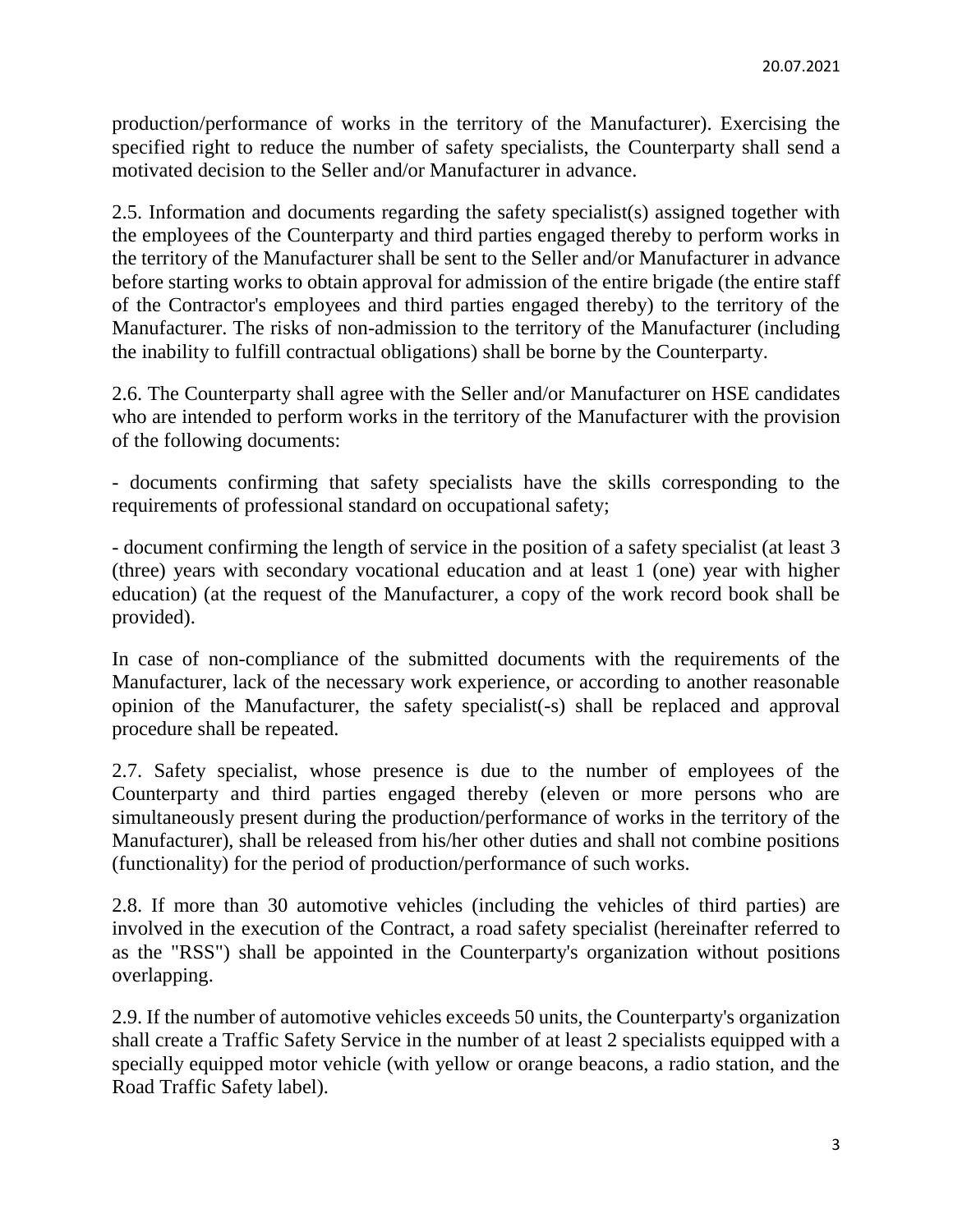2.10. The Manufacturer shall have the right to carry out inspections and audits of the Counterparty, third parties engaged thereby, works performed, production and utility premises as well as employees and documentation of the Counterparty and third parties engaged thereby for compliance with the HSE requirements, including the assessment of knowledge of the Counterparty's employees and third parties engaged in the commission of the Manufacturer.

#### **3. Key safety rules.**

3.1. The uniform key safety rules (hereinafter referred to as the "KSR") are established in the territory and facilities of the Manufacturer, the violation of which is absolutely unacceptable and shall entail the mandatory application of disciplinary measures.

3.2. The Counterparty shall familiarize all employees and third parties engaged in the performance of the Contract with the KSR before starting the performance of the Contract.

3.3. All employees and third parties engaged by the Counterparty to perform the Contract shall comply with the KSR. According to KSR, the employees and third parties engaged by the Counterparty, when in the territory of the Manufacturer, shall not:

1) Conceal information on major, significant, and high potential incidents.

2) Carry out higly hazardous works without a work permit.

3) Disable or damage the integrity of interlocks, the emergency shutdown system, and safety devices on operating equipment without the relevant written permission.

4) Appear in the territory of the Manufacturer in the state of alcoholic, narcotic, or other intoxication.

5) Smoke in the territory of the Manufacturer outside the places specially designated for this purpose or use open fire without special permission.

6) Working at height without the use of collective protective equipment accepted by the Manufacturer and personal fall protection equipment.

3.4. Failure to comply with the KSR shall be considered a gross violation of labor discipline. For violation of any KSR in all cases without exception, the offender shall be immediately barred from the performance of the Contract and shall be subject to disciplinary measures up to and including discharge.

#### **4. HSE training and assessment of personnel**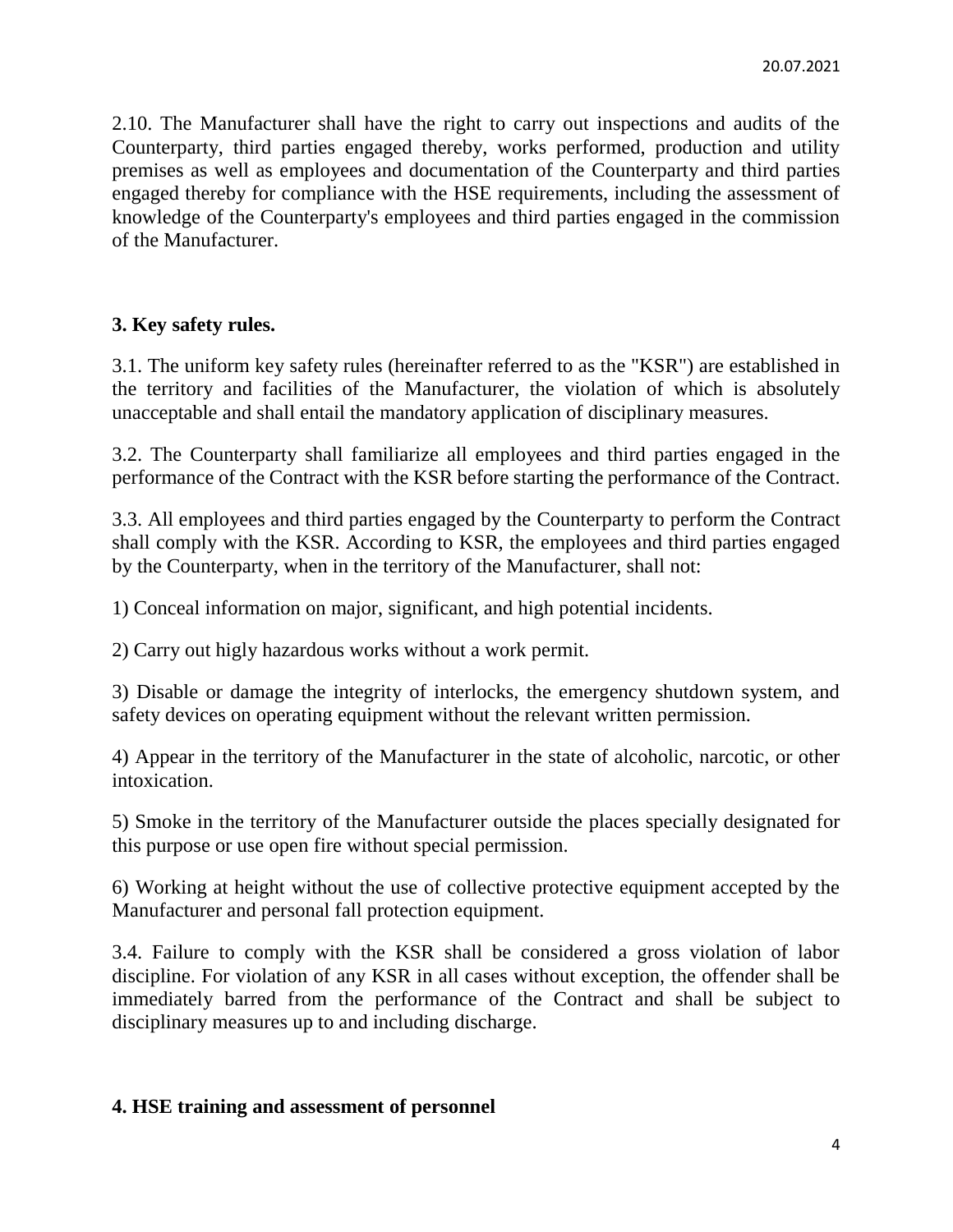4.1. The Counterparty shall be responsible for training employees and other persons engaged in the performance of the Contract in safe methods and techniques for performing works and providing first aid, for providing HSE briefings, for organizing and conducting an internship at the workplaces and assessing HSE awareness and knowledge;

4.2. All managers, specialists, and employees, as well as other persons engaged by the Counterparty to perform the Contract shall have documents confirming that they underwent training and certification/assessment of HSE knowledge in terms of the type of works/services. Copies of documents shall be submitted to the Manufacturer.

4.3. Before proceeding with the performance of the Contract, all employees and other persons engaged by the Counterparty to perform the Contract shall:

 $\Box$  undergo an introductory briefing at the HSE unit of the Manufacturer, familiarize themselves with the Integrated Management System (ISM) Policy of SIBUR, LLC and PJSC SIBUR Holding enterprises and KSR;

 $\Box$  familiarize themselves with the requirements of the local regulations of the Manufacturer in the HSE area applicable in the performance of the Contract of the Seller;

 $\Box$  undergo an initial briefing at the Manufacturer unit (if performing works in the territory of operating units).

#### **5. Personal protective equipment (PPE)**

5.1. The Counterparty shall ensure that all employees and other persons engaged in the performance of the Contract have personal protective equipment corresponding to the harmful and/or hazardous production factors of the works performed/services rendered.

5.2. In the territory of the production sites of the Manufacturers, all employees and other persons engaged by the Counterparty to perform the Contract, regardless of the type of activities and official position, shall be provided with the following PPE:

 $\Box$  special clothes with the logo of the organization;

 $\Box$  special footwear;

 $\Box$  protective helmets;

 $\square$  protective glasses;

 $\Box$  protective gloves;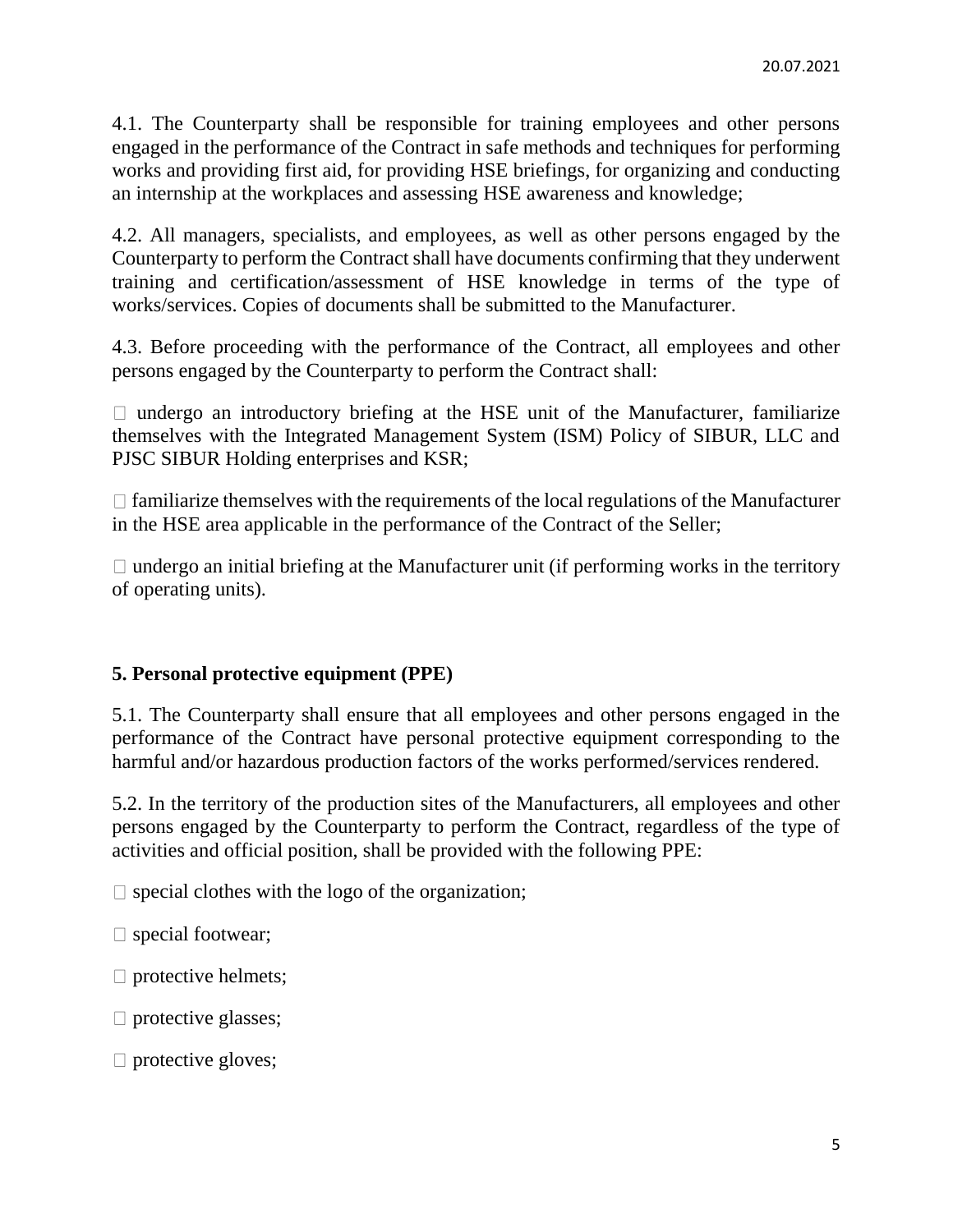$\Box$  other PPE necessary to protect from harmful and/or hazardous production factors of operating units in the territory of which works/services are performed.

#### **6. Compliance with labor discipline**

6.1. The Counterparty shall ensure that all employees and other persons engaged in the performance of the Contract comply with the rules of conduct, prohibitions, and requirements determined by the Labor Code of the Russian Federation as well as local regulations of the Manufacturer.

6.2. To avoid the risks of accidents due to the performance of the Contract under the influence of alcohol, drugs, or other intoxicants, the Contractor shall:

 $\Box$  before the start of each work shift and before admitting employees to work, check employees and third parties engaged by the Counterparty for the presence of signs of alcoholic, drug, or other intoxication;

 $\Box$  bar employees and third parties engaged by the Counterparty from working under the influence of alcohol, drugs, or other intoxicants;

 $\Box$  not allow the employees to smuggle substances (including medicines) causing alcohol, narcotic or other intoxication into the territory of the Manufacturer.

6.3. To ensure a safe environment in the territory of the Manufacturer, the Contractor shall ensure that all employees and other persons engaged in the performance of the Contract comply with the appearance standards. No one is allowed to be present in the territory of the Manufacturer:

 $\Box$  in shorts, knickers, Capri pants, leggings;

 $\Box$  in T-shirts, tops;

 $\Box$  in open toe/heels shoes.

6.4. In buildings and structures as well as in the territory of the Manufacturer, the Counterparty shall not allow its employees and third parties engaged thereby to launch and use any game applications and programs on any portable electronic devices, including those with augmented reality effect or using services geolocation (Pokemon Go, etc.).

6.5. The Counterparty shall not allow its employees and third parties engaged thereby to smoke electronic cigarettes outside specially designated smoking areas.

6.6. The Counterparty shall ensure the correct behavior of its employees and third parties engaged thereby, prevent threats, insults, and other manifestations of aggression towards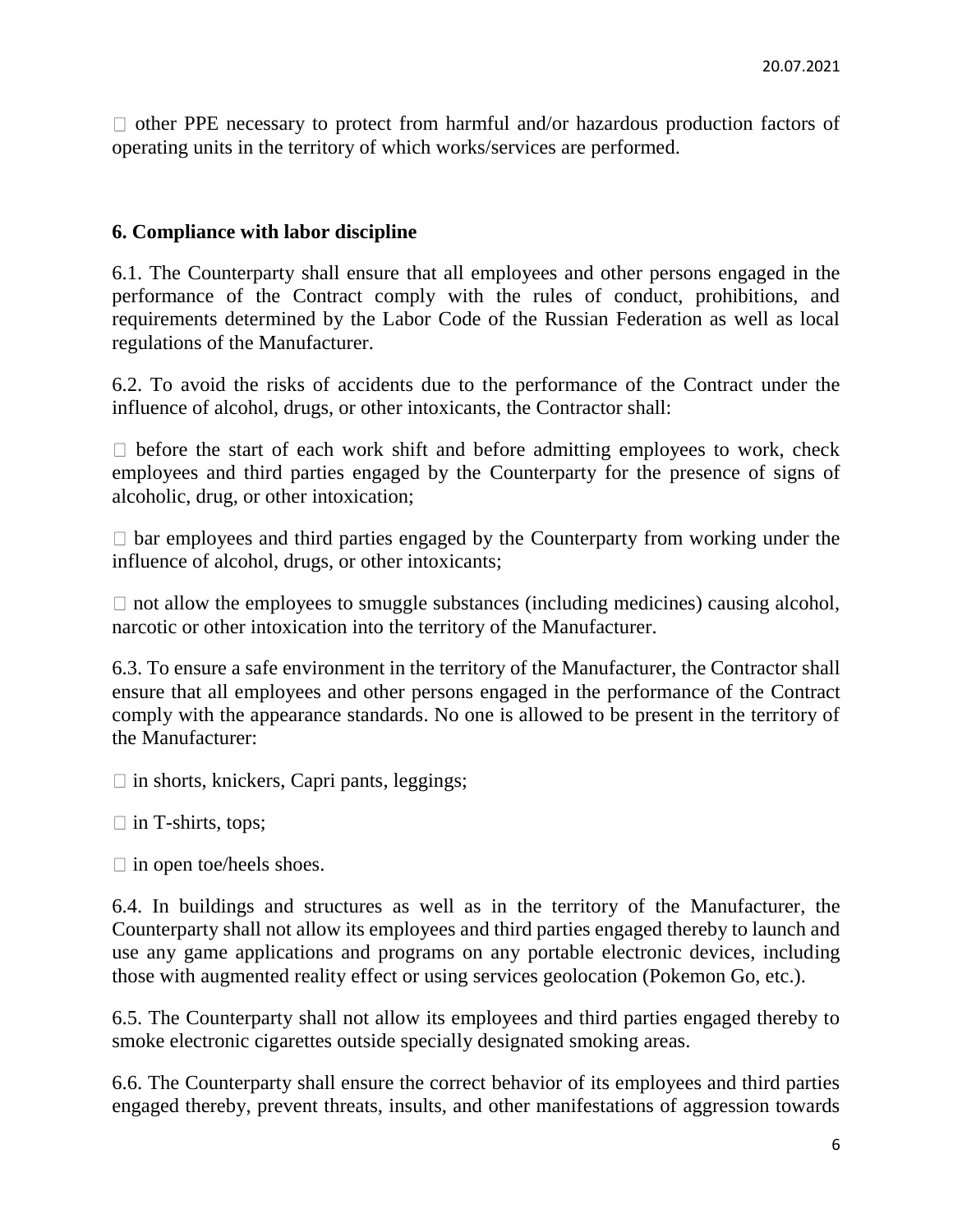the employees of the Manufacturer and employees who monitor the compliance with the HSE requirements of the Manufacturer.

6.7. Upon the dismissal of an employee or a third party engaged by the Counterparty to perform the Contract, the Counterparty shall confiscate his/her pass to the territory of the Manufacturer and immediately inform the Economic Security Service and the Health, Safety and Environment Service of the Manufacturer about this.

### **7. Requirements for equipment, materials, workplaces and waste management**

7.1. The Counterparty shall ensure the technically sound condition of the machines, tools, fixtures, and other equipment used to perform the Contract.

7.2. Placing of equipment at the place of Contract performance shall be agreed in advance with the representative of the Manufacturer.

7.3. The Contractor shall provide the Manufacturer with Safety and Health Certificates for the materials prior to their use on the territory of the Manufacturer.

7.4. The places of the Contract performance, as well as driveways and passages to them, shall be kept clean and tidy by the Counterparty, cleaned of debris, not cluttered with stored materials and structures.

7.5. At the place of Contract performance, the Counterparty shall ensure warning and protection of people from contact with harmful and hazardous production factors associated with the performance of the Contract (impact of hazardous substances, slipping/tripping, falling from a height, falling objects, electric shock, etc.), install guards, safety signs, and provide lighting if necessary.

7.6. The Counterparty shall determine and agree with the Manufacturer on the procedure for handling waste generated as a result of the Counterparty's activities before the start of the Contract performance. Unauthorized accumulation of waste on the territory of the Manufacturer is prohibited.

7.7. When all obligations under the Contract are fulfilled, the Contractor shall dismantle the temporary structures and clean the place of the Contract performance.

#### **8. Accidents and incidents**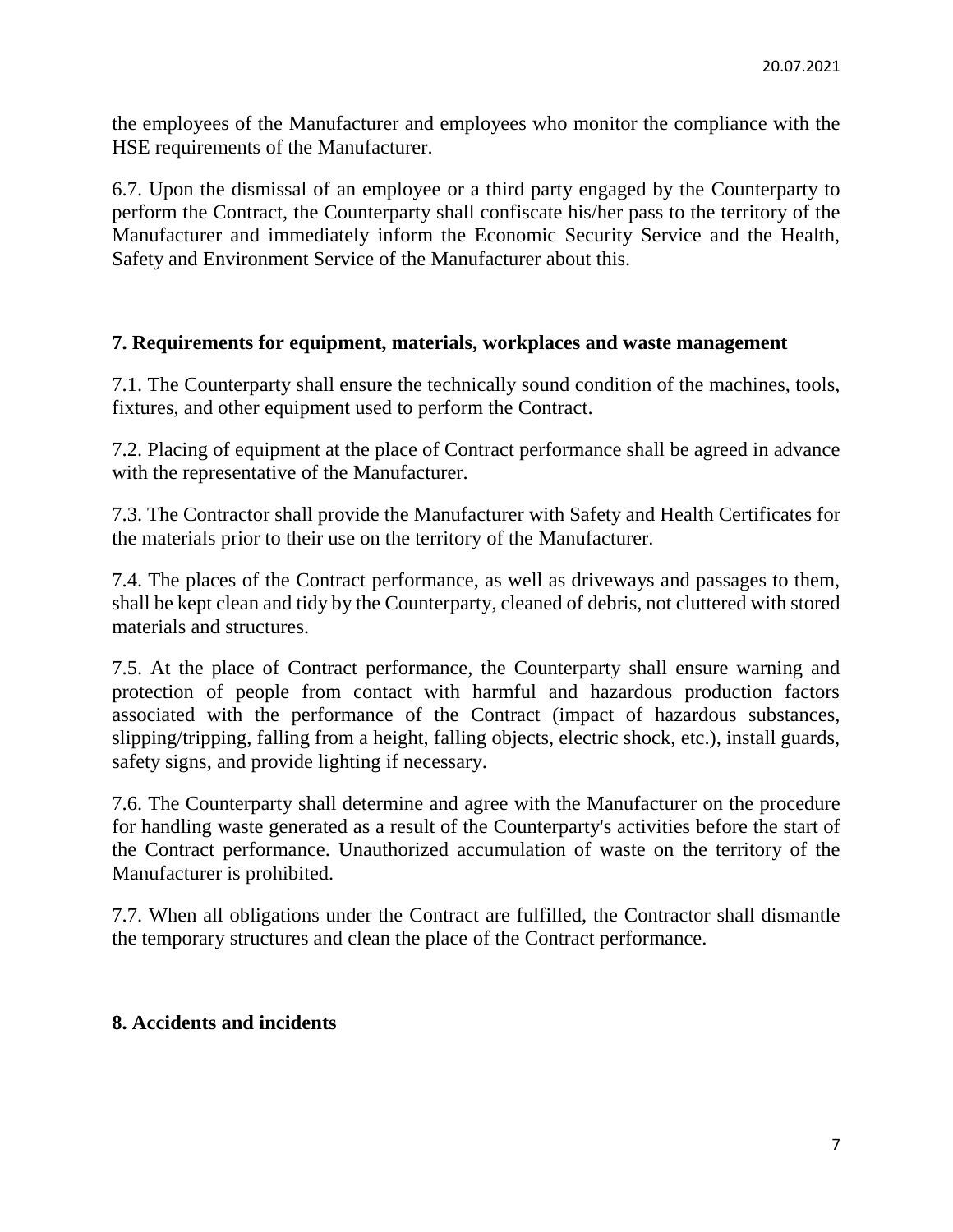8.1. If, during the performance of works in the territory of the Manufacturer, the Counterparty and/or a third party engaged thereby had an HSE incident, the Counterparty shall:

- within 10 minutes after the incident, inform the dispatcher of the Manufacturer about it by any means of communication and in any form;

- within 12 hours after the incident, report the details of the incident according to the established form to the e-mail address of the representative of the unit supervising the performance of the Contract on the part of the Seller and to the e-mail address contractorsafety@sibur.ru.

8.2. The Manufacturer shall have the right to conduct its own investigation of the incident and request explanations from the Counterparty. The Counterparty shall provide all necessary information (including on the third parties engaged thereby) for the investigation and, at the request of the Manufacturer, shall take part in the incident commission within the time frame specified by the Manufacturer.

8.3. Accidents that happened to the employees of the Counterparty or a third party engaged by the Counterparty shall be investigated by the Counterparty with the obligatory participation of the Manufacturer's representatives in the investigation.

8.4. The Counterparty and third parties engaged thereby to perform the Contract shall notify the state supervision bodies about accidents that happened to their employees according to the procedure established by the legislation.

8.5. In the event of environmental pollution by the Counterparty or third parties engaged thereby, the Counterparty shall reimburse the Seller for all costs incurred thereby to eliminate this pollution, compensate for environmental damage, and pay fines under claims/orders of state supervision and control bodies.

### **9. Reporting requirements**

9.1. The Counterparty shall provide the Seller with information on the results of inspections of compliance of the Counterparty and third parties engaged thereby to perform the Contract with the requirements of the legislation in the HSE area carried out by the state inspection bodies, inform the Seller about violations, suspension of activities or cancellation of a license, termination of another permissive documentation required to carry out activities.

9.2. The report and information on the identified hazardous situations and HSE violations shall be submitted in a single file in editable \*.xlsx format. If the Contractor engages thirdparty employees, the monthly report and certificate of identified hazardous situations and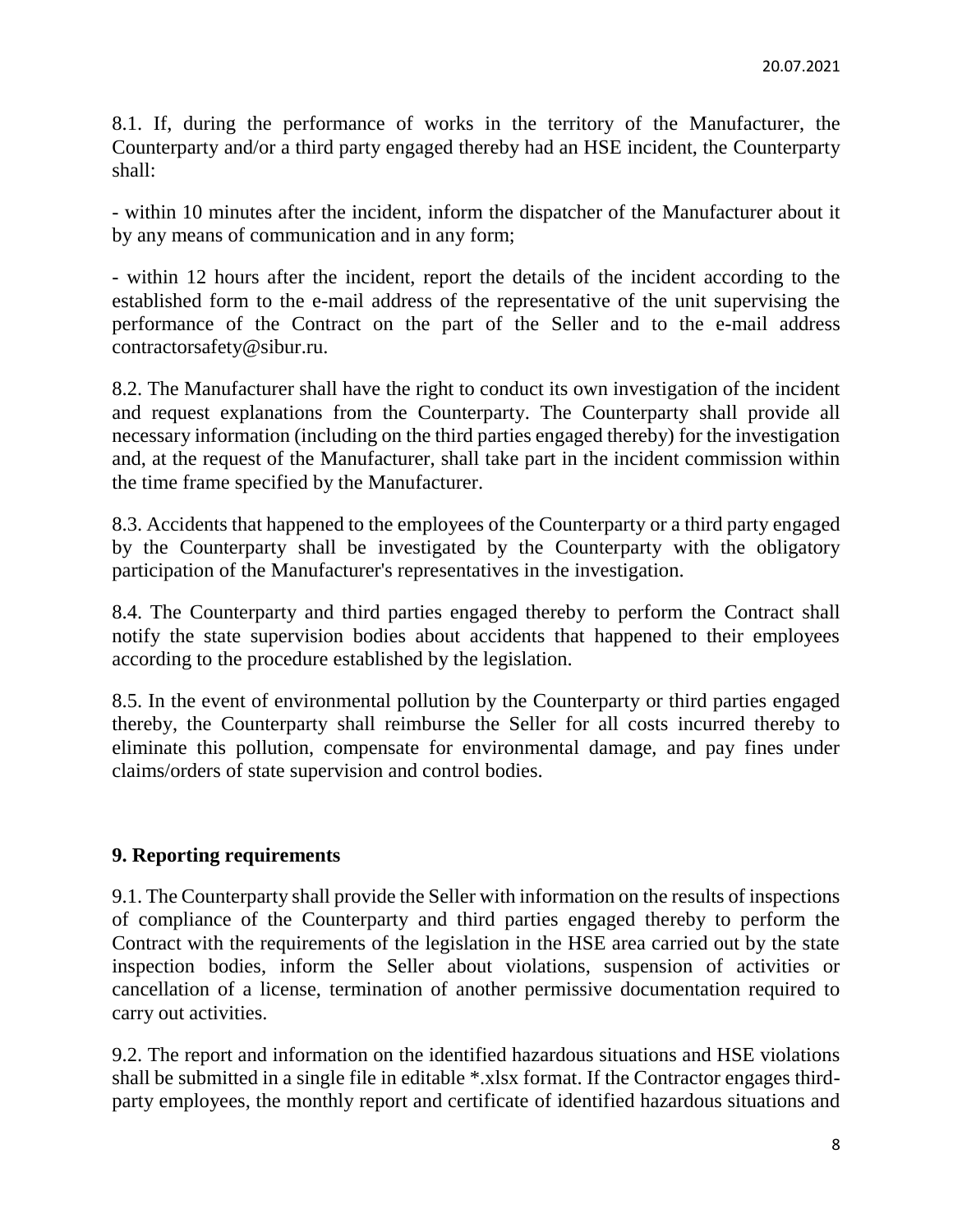HSE violations shall be filled out for each third party in a separate file for each reporting period.

9.3. When sending documents and reports, the Counterparty and third parties engaged thereby shall ensure the ability to identify the sender of the electronic document. If the Seller and/or Manufacturer performing the verification of documents cannot identify the sender and contact him/her/it, as well as cannot get access to the information system due to access restrictions, including in connection with the provision of a paid access, the document (report) shall be considered not submitted.

9.4. If the Seller finds out that the Counterparty or third parties engaged thereby fails to comply with the HSE requirements, the Counterparty shall attach to the report a certificate on the status of implementation of measures agreed with the Seller to eliminate inconsistencies previously identified by the Seller.

### **10. The procedure for recording violations of the HSE requirements committed by the Counterparty.**

10.1. In case of violations of the requirements of the Seller and/or Manufacturer in the HSE area, the Irregularity Report shall be drawn up according to the form established by the Seller and/or Manufacturer. Irregularity Reports in two copies shall be signed by the representatives of the Manufacturer or a person who discovered the violation and by the representatives of the Counterparty, or, if the representative of the Counterparty refuses to sign the report,

- unilaterally by the representative of the Manufacturer or by the person who discovered the violation, and shall constitute the grounds for the payment by the Counterparty of liquidated damages. Based on the Irregularity Report, the Manufacturer shall notify the Counterparty in writing of the need to transfer the amount of liquidated damages to the account of the Seller. Prior to settlements with the Counterparty, the Counterparty shall provide the Seller with a copy of the payment order on the transfer of liquidated damages amount with the bank's mark. Without a copy of the payment order, the total amount payable to the Counterparty shall be reduced by the amount of the liquidated damages.

### **11. The procedure for the Counterparty's recording of a violation of KSR "Appearance in the territory of the Manufacturer in the state of alcoholic, narcotic, or other intoxication".**

11.1. If there are suspicions that an employee of the Counterparty or a third party is on the territory of the Manufacturer in the state of alcoholic, narcotic, or other intoxication, or smuggles substances that cause alcohol, narcotic or other intoxication to the territory of the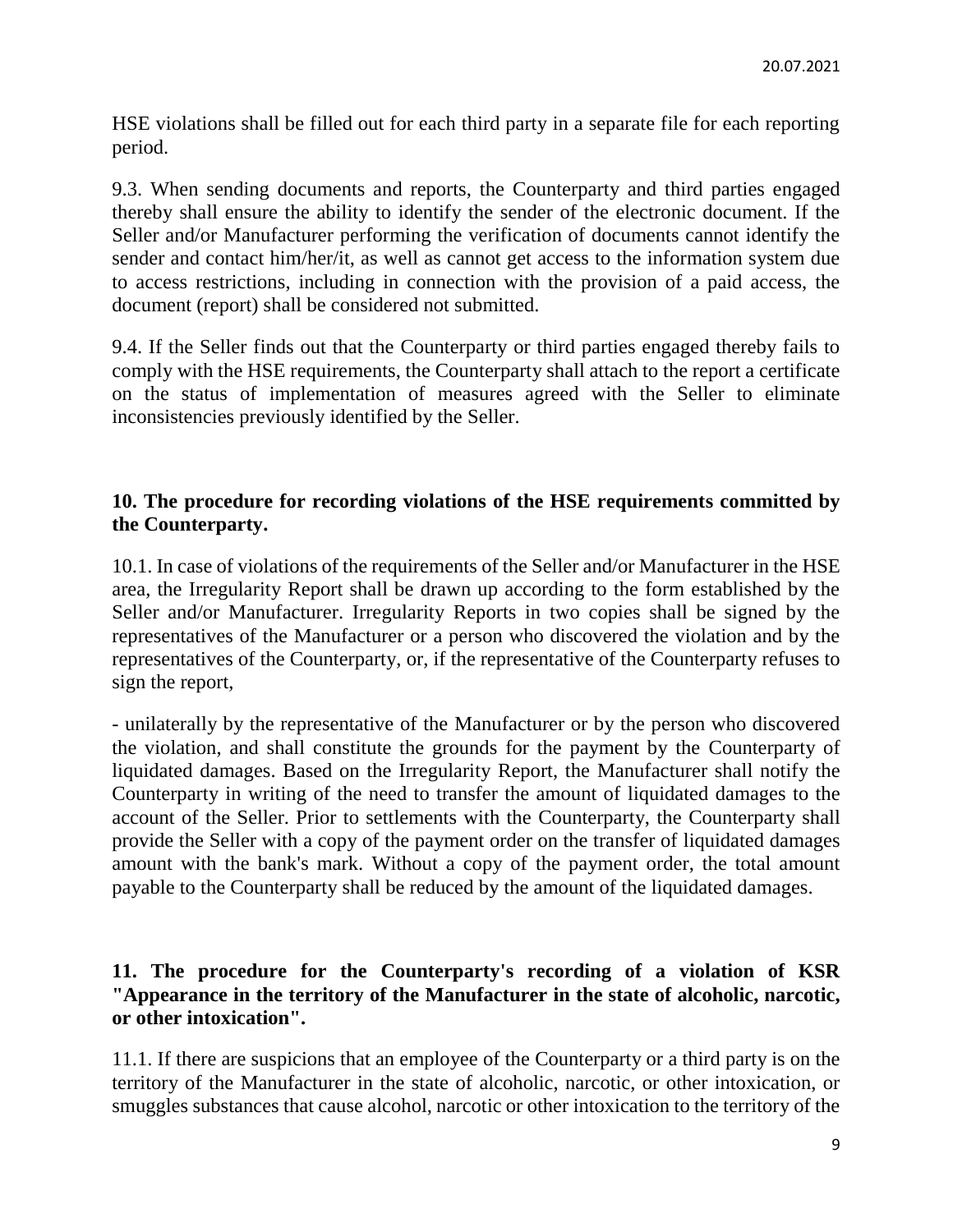Manufacturer, the Seller and/or Manufacturer shall have the right to implement the following measures to record this fact:

- do not allow an employee of the Counterparty or a third party to enter the territory of the Manufacturer;

- confiscate personal pass of the employee of the Counterparty or a third party, in respect of whom the violation was revealed;

- call an authorized person of the Counterparty and/or third party and the person responsible for carrying out works on the part of the Manufacturer to draw up a Violation Report according to the form established by the Manufacturer;

- draw up the Violation Report according to the form established by the Manufacturer with the attachment of written explanations from the employee of the Counterparty or a third party. If the employee refuses to give explanations, such refusal shall be recorded in the Report. If the authorized representative of the Counterparty and/or a third party fails to appear and sign the Report within one hour from the moment the Counterparty and/or a third party are notified of the fact that a Report was drawn up against its employee, the person who discovered the violation shall execute the Report unilaterally with the involvement of two persons. In this case, the Report shall be considered valid without the signature of the Counterparty and/or a third party. If the employee of the Counterparty or a third party refuses to undergo a medical examination for the state of intoxication and/or fails to provide a medical report on the absence of a state of intoxication issued no later than 2 hours from the moment of drawing up the Report, the above Report shall be considered the basis for imposing liquidated damages on the Counterparty provided for by the Contract. Record on the absence of a state of intoxication shall be submitted to the HSE department of the Seller and/or Manufacturer no later than one working day after the medical examination;

- offer an employee of the Counterparty and/or a third party to undergo a medical examination for intoxication. If the examination is carried out at the expense of the Manufacturer, the Counterparty shall reimburse the Manufacturer for the costs of examination if, according to the results of the examination, the state of intoxication is established. If the employee of the Counterparty and/or a third party, in respect of which the Irregularity Report was drawn up according to the form established by the Manufacturer, refuses to undergo a medical examination for the state of intoxication, the Counterparty shall arrange for a medical examination of the employee of the Counterparty and/or a third party in the municipal narcological dispensary within two hours after drawing up of the Report.

11.2. The Manufacturer shall have the right not to allow an employee of the Counterparty and/or a third party in respect of which, according to clause 11.1, the Violation Report was made according to the form established by the Manufacturer, to enter its territory to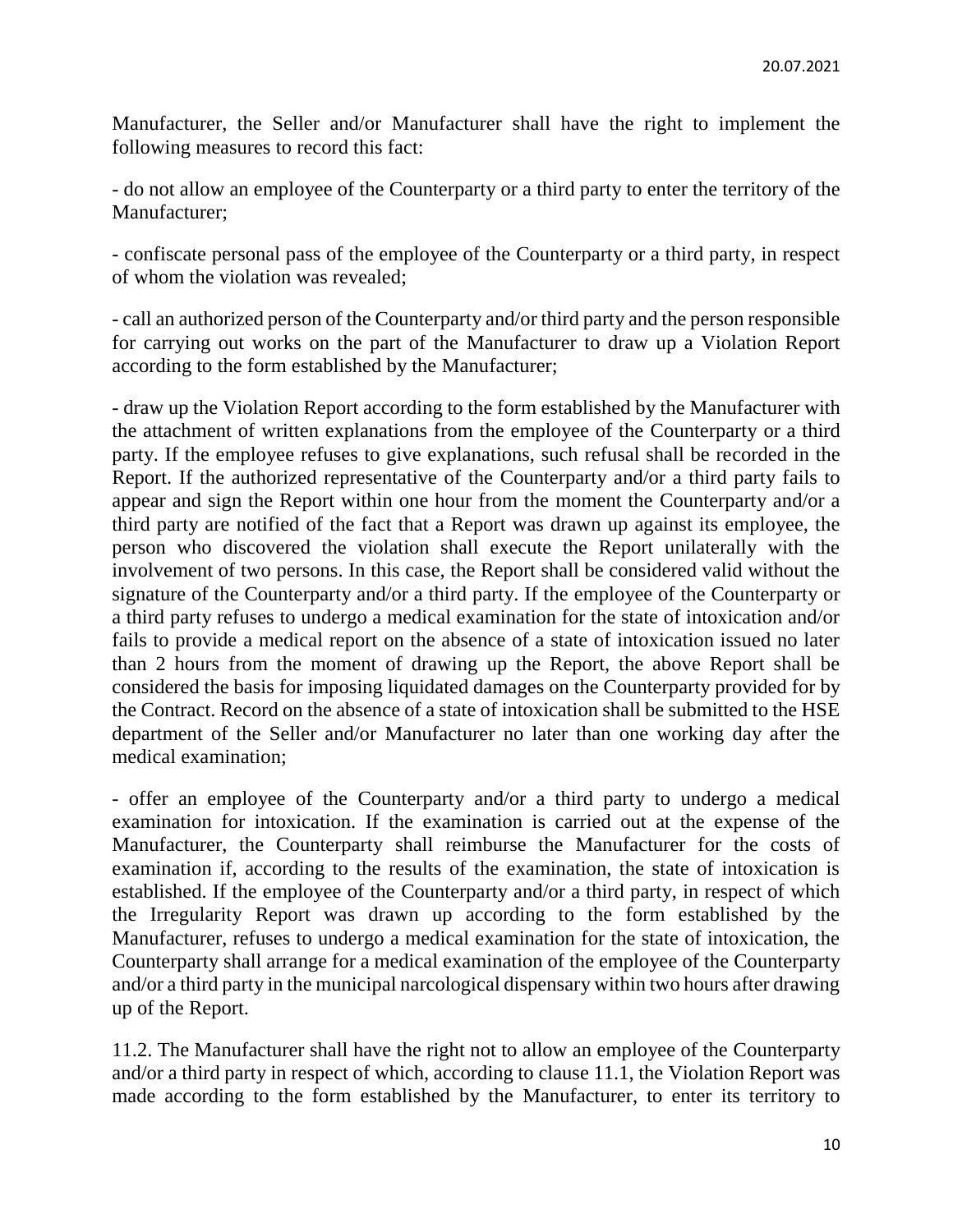perform works under any Contract concluded with the Counterparty. The exercise of this right by the Manufacturer shall not relieve the Counterparty from the obligation to properly fulfill its obligations under the signed Contracts within the time frame agreed upon by the Parties.

### **12. Obligations of the Counterparty to organize medical examinations and mandatory psychiatric examination of its employees.**

12.1. The Counterparty shall arrange for the medical examination of employees (taking into account the type of works performed by them and their profession) according to the current legislation of the Russian Federation in the medical facilities recommended by the Manufacturer (if possible).

12.2. The Counterparty shall organize a mandatory psychiatric examination of employees who carry out certain types of activities, in particular those related to the sources of extra high hazard (with the influence of harmful substances and unfavorable production factors), and work in conditions of extra high hazard according to the current legislation of the Russian Federation.

12.3. Before the beginning of the Contract performance, the Counterparty shall provide the Seller, upon its request, with the copies/originals of the final reports based on the results of medical examinations for all employees of the Counterparty performing works in the territory of the Manufacturer who shall undergo medical examinations according to the current legislation of the Russian Federation.

12.4. The Seller and/or Manufacturer shall have the right to check the original copy of the final act based on the results of medical examinations to confirm its accuracy.

### **13. Requirements for protecting employees (staff members) of the Manufacturer and its Counterparties in connection with the risk of spread of COVID-19 coronavirus infection**

13.1. In order to ensure the protection of employees of the Manufacturer and its Counterparties, employees of the Manufacturer and engaged third parties are forbidden from:

13.1.1. Coming to the operations facility or staying in the territory of the Manufacturer if they have symptoms or signs of acute respiratory viral infection (high body temperature (above 37 °C), coughing – dry or wet; rhinitis – nasal blockage; nasal cold and sneezing);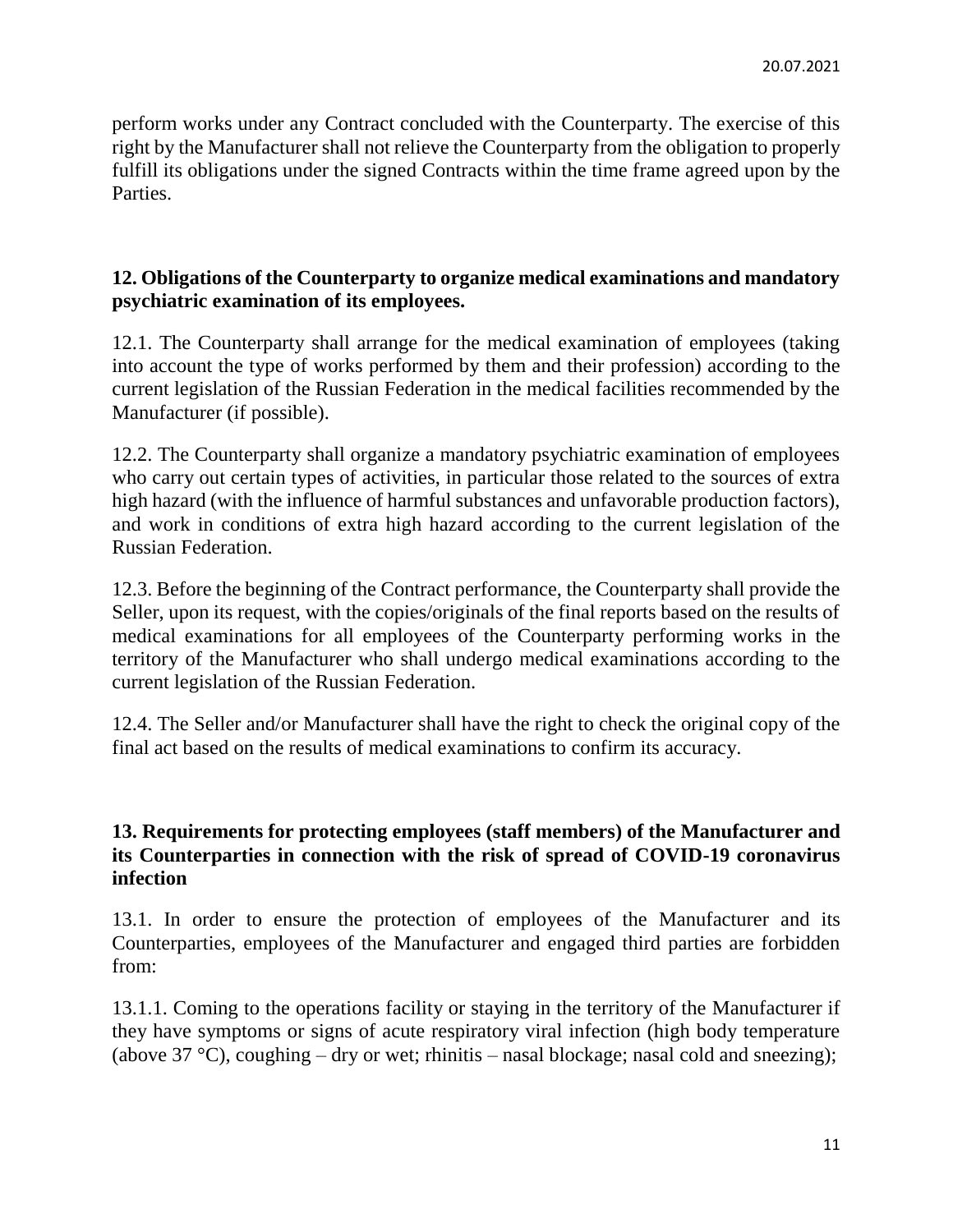13.1.2. Refusing to undergo temperature measurement procedure on entry to the Manufacturer territory or non-compliance with its procedure, e.g., attempts to lower body temperature before the measurement is taken, refusal to record the examination results in the register or refusal to comply with the requirements relating to body temperature measurement;

13.1.3. Failing to ensure a 14-day self-isolation (quarantine) period by employees returning from abroad (the isolation period shall be calculated starting from the date of return from the trip) prior to entering the Manufacturer territory;

13.1.4. Staying in the territory of the Manufacturer with acute respiratory viral infection symptoms (high body temperature (above  $37^{\circ}$ C), coughing – dry or wet; rhinitis – nasal blockage; nasal cold and sneezing);

13.1.5. Refusing to undergo temperature measurement procedure at the Manufacturer territory;

13.1.6. Failure to maintain safe distance:

 $\Box$  at least 1.5 m between the employee of the Manufacturer and the employee of the Counterparty when moving through the territory of the Manufacturer,

 $\Box$  at least 1,5 m between employees in a designated smoking area;

 $\Box$  at least 2 m between employees of Contract Partners and employees of the Manufacturer during briefings held by representatives of the Manufacturer and/or when carrying out works, e.g. when signing a work permit or during works acceptance;

13.1.7. Deviating from an approved route of travel at the Manufacturer territory to a work site or a checkpoint.

13.1.8. Leaving the approved area at a site (including work sites) without approval of the Manufacturer;

13.1.9. Entering administration and amenity buildings of the Manufacturer without permission;

13.1.10 Failure to comply with personal hygiene practices and epidemic control arrangements established by the Manufacturer, as well as the requirements of the action plan provided for the isolation of employees suspected to have the coronavirus infection;

13.1.11 Failure to use serviceable means of protection from airborne transmission of infections (respirators, medical face masks that cover mouth and nose; failure to use gloves and glasses);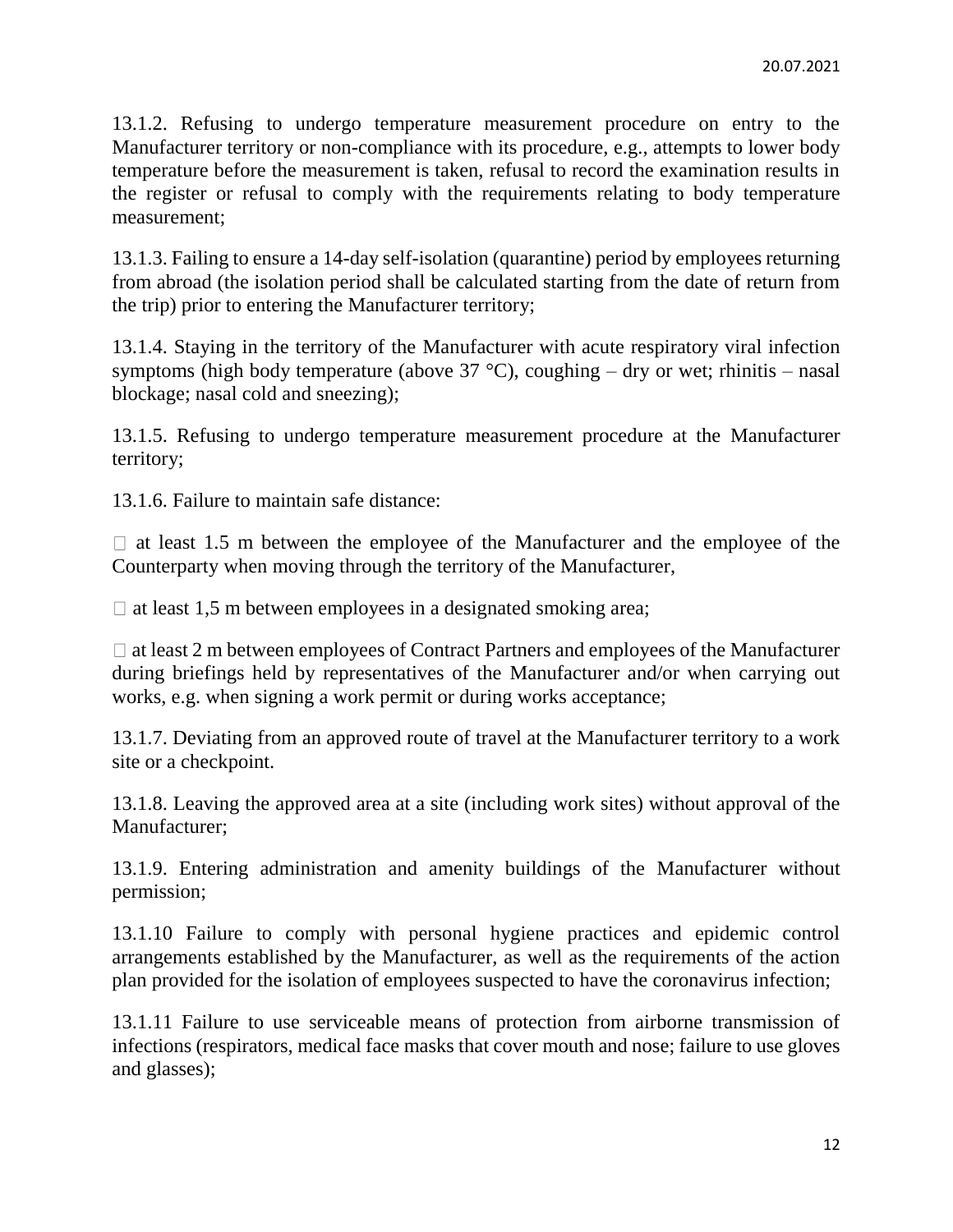13.1.12 Failure to provide employees with sufficient face masks required for the work shift, failure to ensure timely replacement of face masks (in accordance with recommendations of the Manufacturer and Rospotrebnadzor).

13.2. For each of the violations listed above in clause 14.1, the Manufacturer shall have the right to bar the employee of the Counterparty or a third party engaged thereby from Contract performance by removing the employee from the Manufacturer territory and blocking their admittance to the Manufacturer territory for the period of fourteen days since the day the violation was revealed. This includes areas designated for rotation worker accommodation.

13.3. Any damage that the Manufacturer may suffer (e.g., compensation of medical services provided to employees of the Manufacturer, forced outage due to the presence of any persons affected with the coronavirus, etc.) in connection with any violation of these HSE Requirements shall be claimed for compensation by the Counterparty whose employees (including employees of third parties engaged by that Counterparty) committed such violations.

13.4. The Seller and/or Manufacturer shall bear no responsibility in the form of any penalties or compensation for any losses caused to the Counterparty for any denial of entry to the Manufacturer territory or suspension of its employees (or employees of engaged third parties) from work on grounds of failure to comply with the HSE Requirements.

### **14. Obligations of the Counterparty to comply with the HSE Requirements in the area provided for accommodation of rotation workers**

14.1 The Counterparty and third parties engaged thereby shall ensure that their employees comply with all statutory and regulatory HSE requirements, as well as the requirements of local regulations of the Manufacturer in the HSE area throughout the territory of the Manufacturer, not excluding the territories of the observators (specially adapted institutions for isolation and medical supervision of persons who arrived from epidemic unfavorable territory in terms of coronavirus infection), as well as territories where rotation workers are accommodated for recreation and residence.

### **15. HSE Requirements of the Manufacturer (for road (truck) transportation)**

15.1 The territory of the Manufacturer shall be comprised of indoor premises in buildings and structures of the Manufacturer, such buildings and structures of the Manufacturer, as well as any fenced roads and sites, whether used in any production operations of the Manufacturer or not, any sites and land plots on which the Counterparty or any third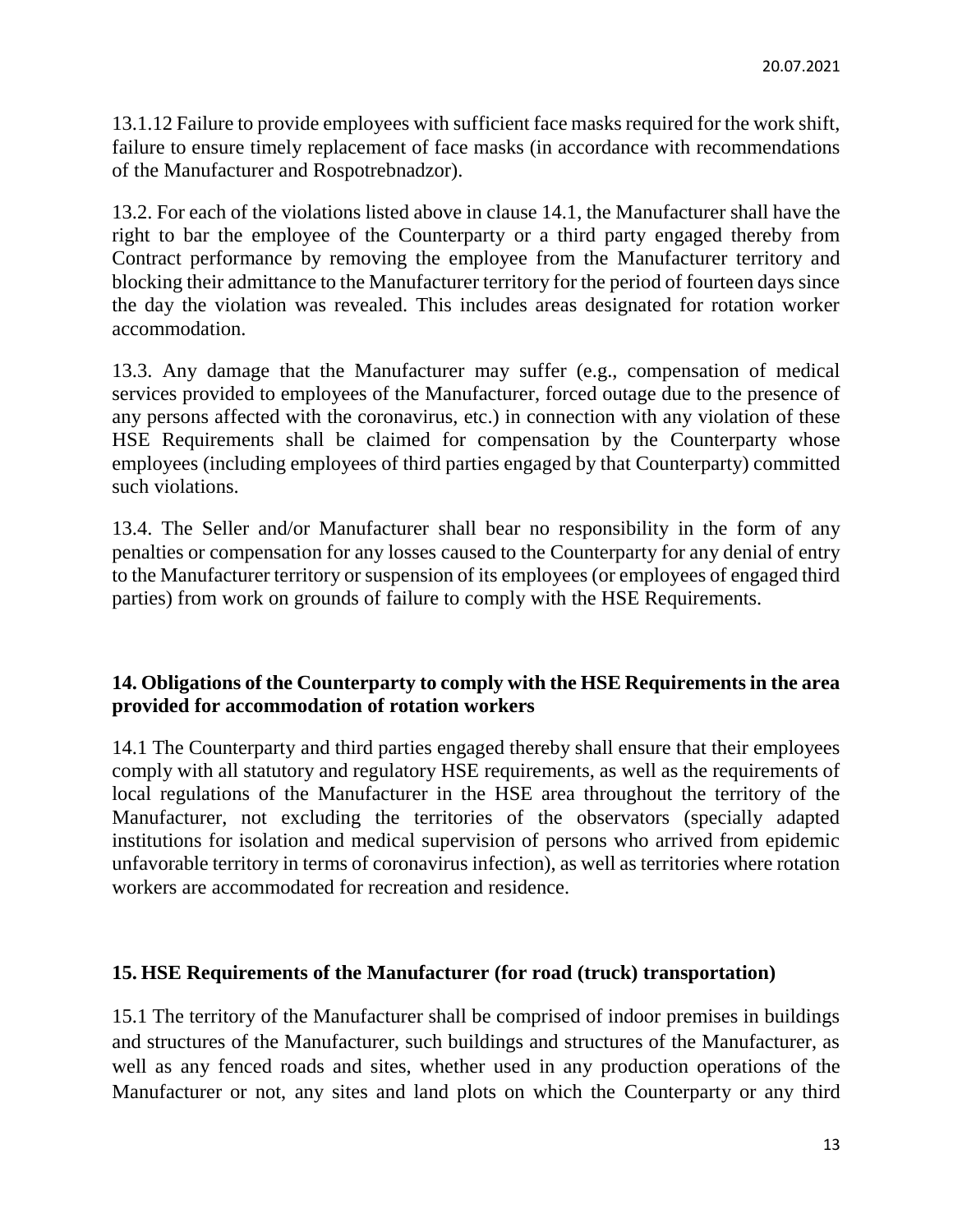persons engaged by it are present during performance of the obligations under the Contract, any parking areas, entrances and passages to the Manufacturer's facilities, entry control points of the Manufacturer, as well as a territory of any Manufacturer included in SIBUR Holding in which the Counterparty or any third persons engaged by it are present during performance of the obligations under the Contract with the Manufacturer.

15.2. When dealing with the Counterparty, the Parties shall be guided by the HSE Requirements to the exclusion of the non-applicable requirements subject to the corporate restrictions of the Manufacturer.

15.3. In case the HSE Requirements are amended after the date of signing the Contract the parties shall apply such revised HSE Requirements starting from the date of their publication on the SIBUR web site unless any other date is indicated in the revised HSE Requirements.

15.4. The Manufacturer guarantees publication of all revisions of the HSE Requirements on the SIBUR web site on an ongoing basis. The Counterparty shall independently monitor changes in the HSE Requirements on the SIBUR web site and cause its employees and any third parties engaged by the Counterparty for performance of the Contract to become acquainted with any revised HSE Requirements.

15.5. Any failure of the Counterparty and/or any third persons engaged by the Counterparty to adhere to the HSE Requirements shall be a material breach of the Contract and entitle the Seller to claim liquidated damages from the Counterparty in the amount specified in a list of liquidated damages for non-compliance with the HSE Requirements provided in this section, suspend performance under the Contract until any breaches are eliminated or repudiate the Contract with no liability for any losses or damages and compensations to the Counterparty for such repudiation. In case of unilateral repudiation of the Manufacturer the Contract shall terminate on the date of receipt of any notice (claim) by the Counterparty from the Seller.

15.6. When being in the territory of the Manufacturer the Counterparty and any third party engaged by the Counterparty shall be obliged to comply with the transport safety requirements of the Manufacturer.

15.7. The Counterparty acknowledges that on the execution date of the Contract it has read all local bylaws of the Manufacturer related to the HSE and transport safety applicable to performance under the Contract. The Counterparty undertakes prior to commencement of discharge hereof to make all its employees (individuals engaged by the Counterparty under labor contracts) and any third parties involved in performance hereof aware of such local bylaws of the Manufacturer and ensure their compliance with such bylaws.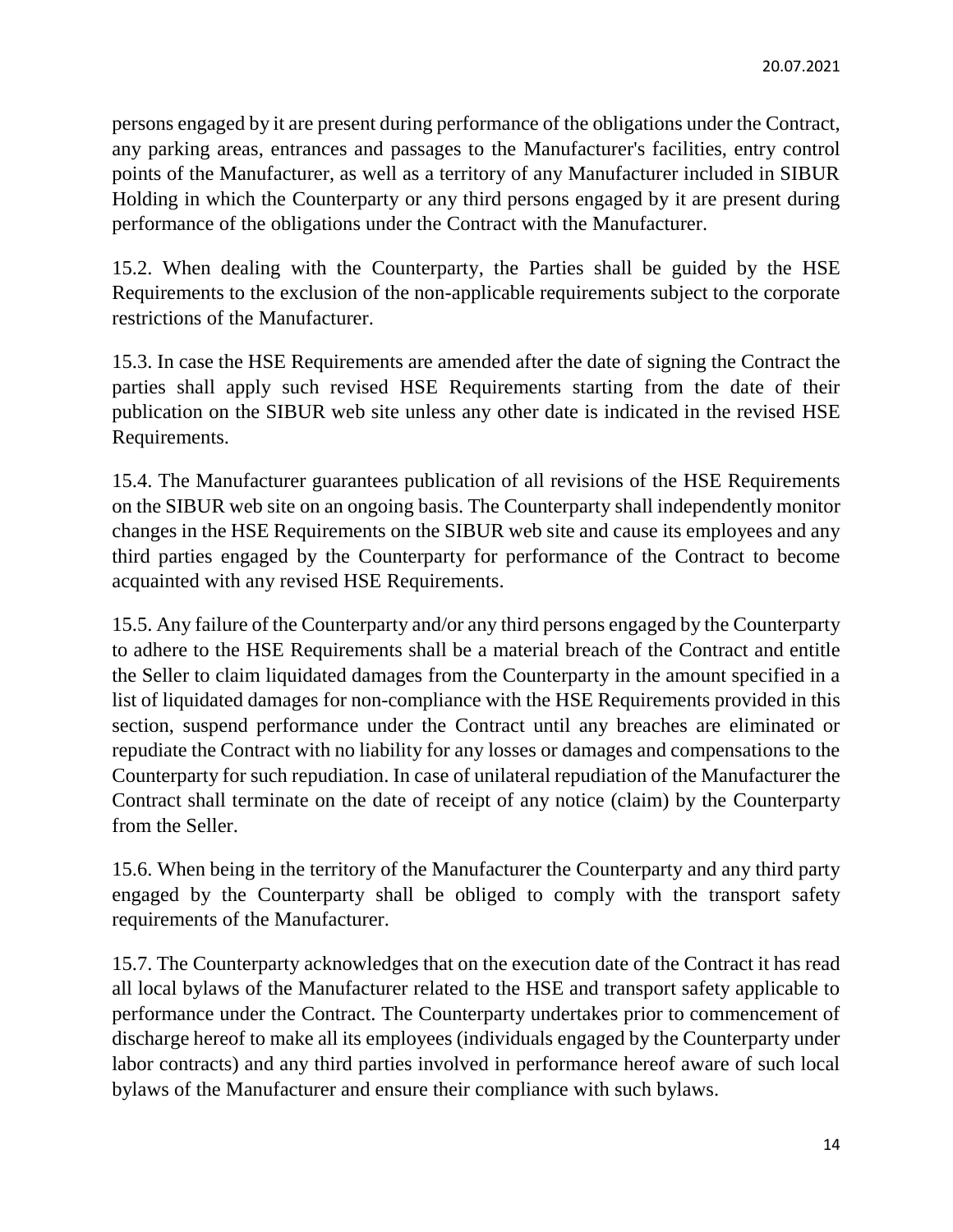15.8. If the employees of the Counterparty and/or any third party engaged by the Counterparty fail to comply with the statutory regulations of the Russian Federation or the HSE or transport safety requirements of the Manufacturer (including, when such noncompliance resulted in any damage to property and/or injury to any person in the territory of the Manufacturer) the Manufacturer shall be entitled to remove from the territory of the Manufacturer such employee and/or his/her immediate supervisor (other person) who exercised (expected to exercise) control over the work of such employee and to restrict further access to the territory of the Manufacturer. In such case the Manufacturer shall not indemnify the Counterparty against any losses.

Violations of the Core Safety Rules (hereinafter – the "CSR") (clauses from 10.12 to 10.16 below). The Counterparty shall pay to the Seller liquidated damages amounting to 100,000 rubles per each case of the following:

The Manufacturer shall also be entitled to claim a double of liquidated damages for any non-compliance with the CSR if the Counterparty or any third persons engaged by the Counterparty commit a repeated violation of the same CSR and for each further violation of this particular CSR within the Contract term notwithstanding whether the first violation of the CSR is committed by the Counterparty or any third persons engaged by the Counterparty.

15.9. Hiding any accidents, fires, incidents, workplace injuries or potentially hazardous conditions:

A. when the Manufacturer is not informed about an incident within the period established in the Manufacturer's standard STP SR/04-07-02/PR01 "Procedure for HSE Incident Reporting and Internal Investigation";

B. when the Manufacturer is not informed about an incident within the period established in the Manufacturer's standard STP SR/04-07-02/PR02 "Procedure for HSE Incident Reporting at Companies of SIBUR Holding".

15.10. Carrying out any high risk works without safe work permits or non-compliance with their requirements;

15.11. Disabling or damage to integrity of any blockings, emergency shutdown systems or control safety devices on any operating equipment without permission in writing;

15.12. Showing up in the territory of the Manufacturer intoxicated with alcohol, drugs or other toxic substances. If, at the time when the CSR violation is detected, a worker had already been dismissed and is in the territory of the Manufacturer through the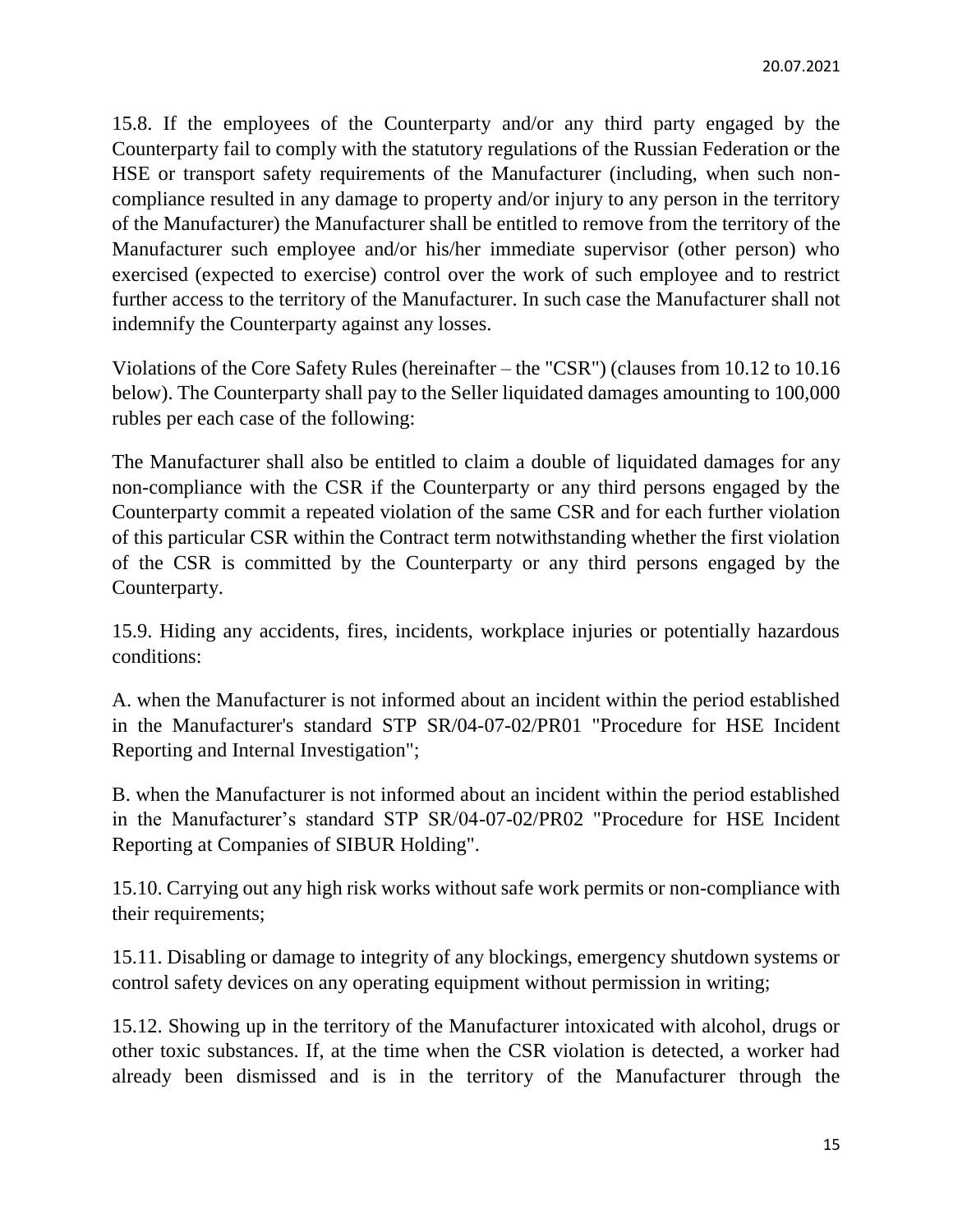Counterparty's failure to withdraw the entry pass on the date of employment termination the Counterparty shall pay the liquidated damages in full;

15.13. Smoking in the territory of the Manufacturer outside the smoking areas or use of open fire without special permission.

### **Violations of the HSE Requirements.**

The Counterparty shall pay to the Seller liquidated damages per each of the following:

15.14. Carrying by or finding on the Counterparty or any third persons engaged by it any alcohol, drugs or other toxic substances in the territory of the Manufacturer – 80,000 rubles.

15.15. Engagement by the Counterparty of any third persons to carry out any contracted scope of works and (or) fulfill any contractual obligations without approval of such third person – 80,000 rubles.

15.16. Finding within the Manufacturer's facilities any workers of the Counterparty or third persons engaged by it performing works without the relevant PPE, with expired or defective PPE, wearing special clothing without their corporate logo or having no PPE outside the PPE free area – 30,000 rubles.

15.17. Carrying out any works by workers unqualified for such type of works – 50,000 rubles.

15.18. Breaking of supporting poles, loss of electrical connection, damage to equipment, pipelines or underground utility systems through the Counterparty's fault – 80,000 rubles.

15.19. Non-compliance with the safety requirements when operating load lifting devices – 50,000 rubles.

15.20. Carrying out any works without being briefed (induction, initial, refresher or toolbox), with expired knowledge assessment or without a certificate at a workplace – 30,000 rubles.

15.21. Non-compliance with the safety rules in operation of electricity generating equipment  $-50,000$  rubles.

15.22. Non-compliance with the safety requirements when performing works at height with scaffolds – 30,000 rubles.

15.23. Non-compliance with the safety requirements when performing works at height without scaffolds  $-50,000$  rubles.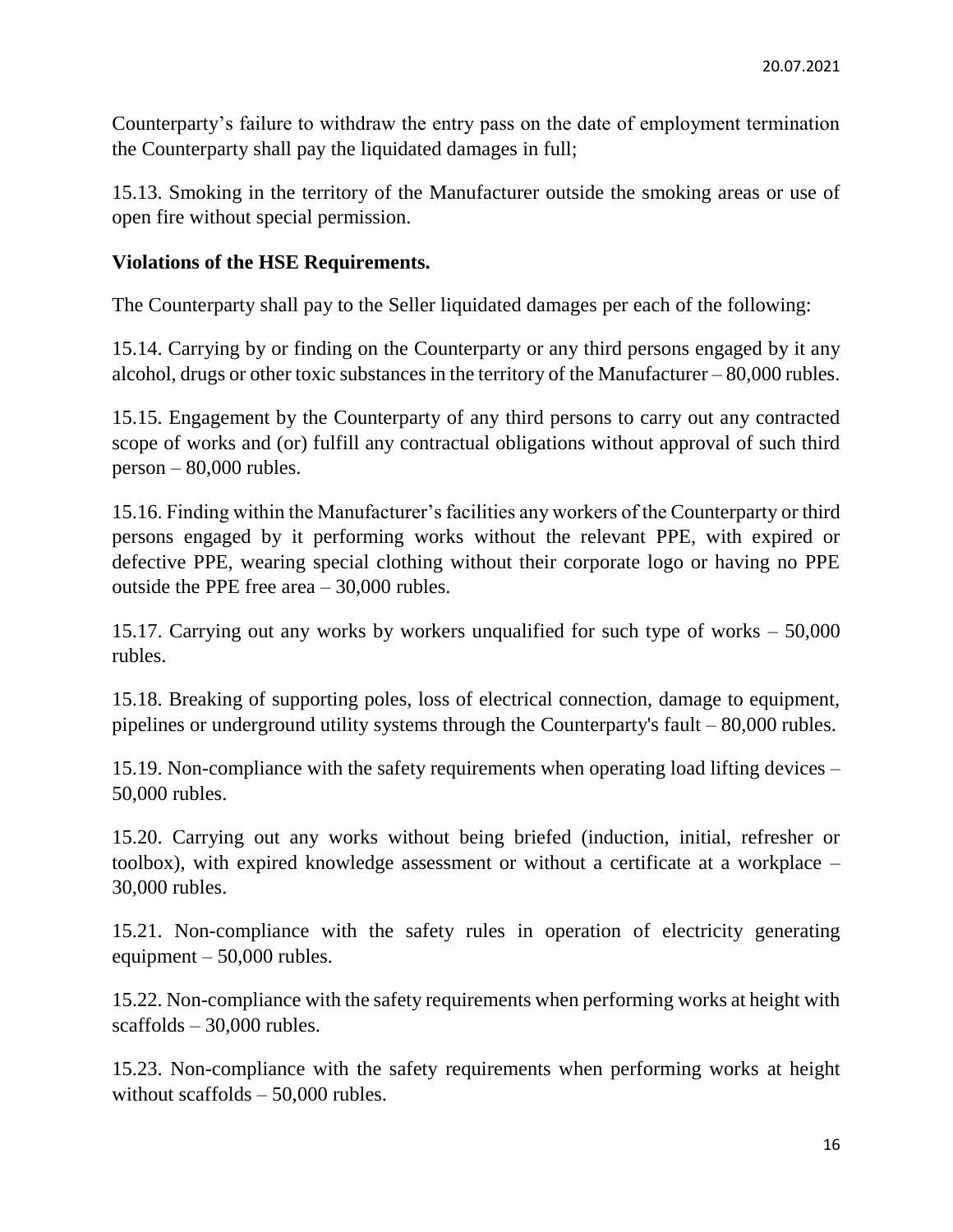15.24. Non-compliance with the requirements of statutory regulations of the Russian Federation and (or) local bylaws of the Manufacturer on fire safety – 50,000 rubles.

15.25. Non-compliance with the transport safety requirements established by the Manufacturer, including road traffic accidents – 50,000 rubles.

15.26. Non-compliance with any terms established by the Manufacturer to remedy any previously detected HSE or fire safety violations or report on elimination of any HSE or fire safety violations and (or) any HSE or fire safety measures taken – 30,000 rubles.

15.27. Non-compliance with the procedure for management of waste generated during performance of works, including temporary storage of waste other than at designated places, any untimely waste transportation or filling the territory of the Manufacturer with waste  $-50,000$  rubles.

15.28. Contamination of the Manufacturer's territory with oil products or any other substances adversely affecting the environment, including grey water after vehicle wash – 80,000 rubles.

15.29. Non-compliance of the Counterparty's workers, workers of any third parties engaged by the Counterparty or guests (visitors) of the Counterparty with the restriction on switching on and use of any game apps or programs in any portable electronic devices, including ones with augmented reality technology or geolocation services (such as Pokemon Go, etc.) in buildings, structures, facilities or territory of the Manufacturer – 50,000 rubles.

15.30. Smoking e-cigarettes other than at designated smoking areas – 20,000 rubles.

15.31. Making any unidentifiable subscriptions, enumeration, particulars or any other corrections in any documents (certificates, safe work permits or method statements) aimed at violating the HSE Requirements – 50,000 rubles.

15.32. Unauthorized access to the territory of the Manufacturer of a worker of the Counterparty, including any previously dismissed workers, whose entry pass was not withdrawn by the Counterparty – 50,000 rubles.

15.33. Provision the Manufacturer with any false information about qualification and position of a worker – 80,000 rubles.

15.34. Carrying out any works at height without scaffolds, any roofing or other works on any building roofs by a worker without 1st, 2nd or 3rd clearance category or having less than 1 year of experience in 1st, 2nd or 3rd category of works at height – 80,000 rubles.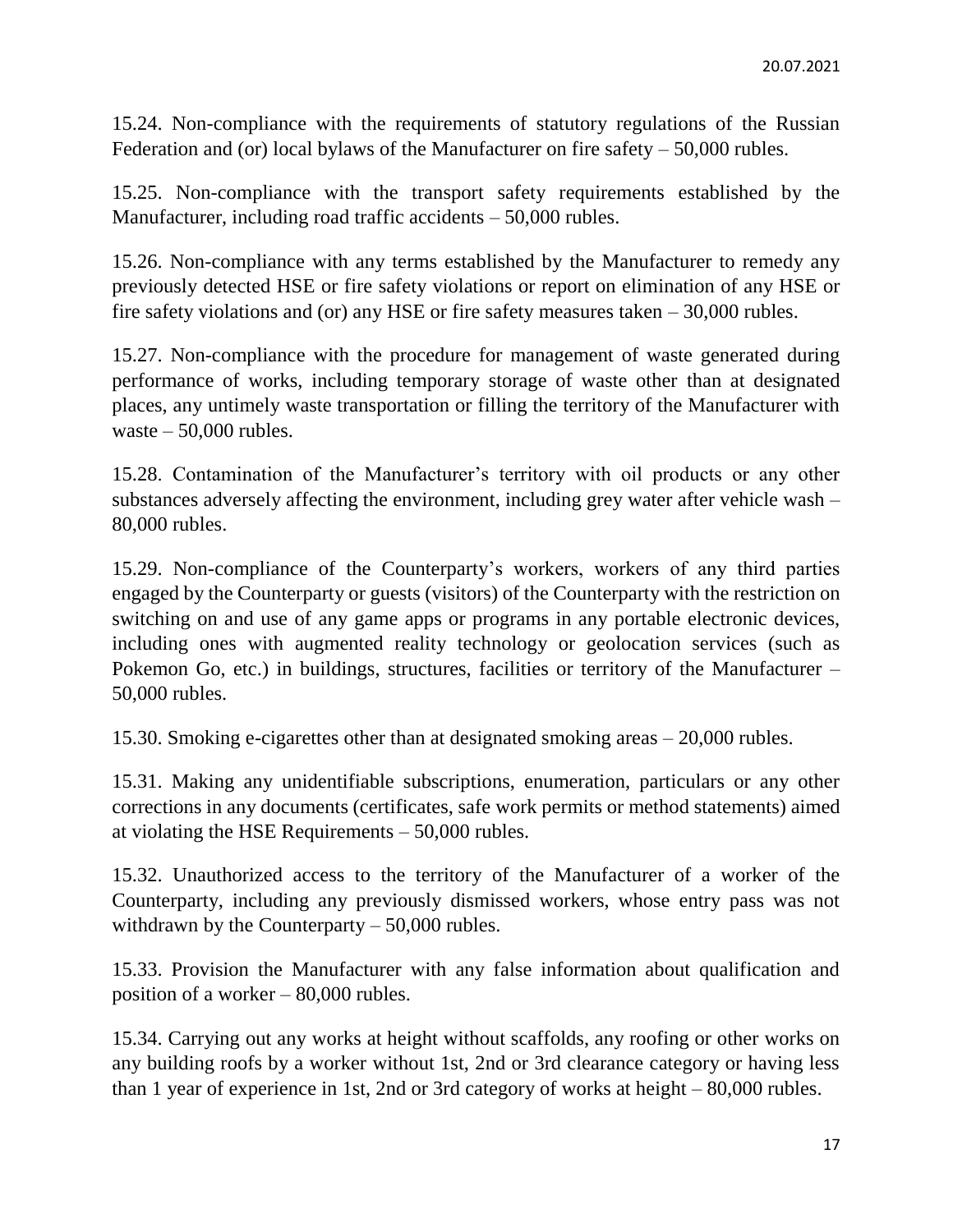### **Non-compliance with the on-site and access regimes of the Manufacturer:**

15.35. Non-compliance of the Counterparty and (or) any third parties engaged by the Counterparty with the rules of the on-site and access regimes shall be a material breach of the Contract  $-30,000$  rubles.

15.36. Non-compliance with the HSE or transport safety requirements of the legislation of the Russian Federation and/or the Manufacturer resulted in death of a person in the territory of the Manufacturer – 500,000 rubles

15.37. Non-compliance with the HSE or transport safety requirements of the legislation of the Russian Federation and/or the Manufacturer resulted in personal injury of any severity level to a person in the territory of the Manufacturer – 250,000 rubles.

15.38. Carrying by the workers of the Counterparty or any third persons engaged by it any mobile devices with explosion-proof class lower than Ex in the Ex areas – 50,000 rubles.

## **16. Obligations of the Counterparty to comply with the on-site and access regimes of the Manufacturer (section applies for road (truck) transportation only)**

16.1. The Counterparty undertakes to ensure compliance of its employees and any third parties engaged by it with the rules of the on-site and access regimes in force in the territory of the manufacturer, including:

A. availability at the disposal of the employees of the Counterparty and any third persons engaged by it of documents allowing access to the territory of the Manufacturer and bringing in/out any goods and materials; and

B. compliance with requests of the security staff of the Manufacturer to adhere to the access and on-site regimes.

16.2. The Counterparty, its employees and any third parties engaged by it shall be prohibited from:

A. passing/driving to the Manufacturer's territory and entering into/exiting from the same, as well as bringing in/out of the territory of the Manufacturer any goods and materials without documents allowing access to the territory of the Manufacturer and bringing in/out any goods and materials;

B. giving any documents allowing access to the territory of the Manufacturer and bringing in/out any goods and materials issued by the Manufacturer to any third persons;